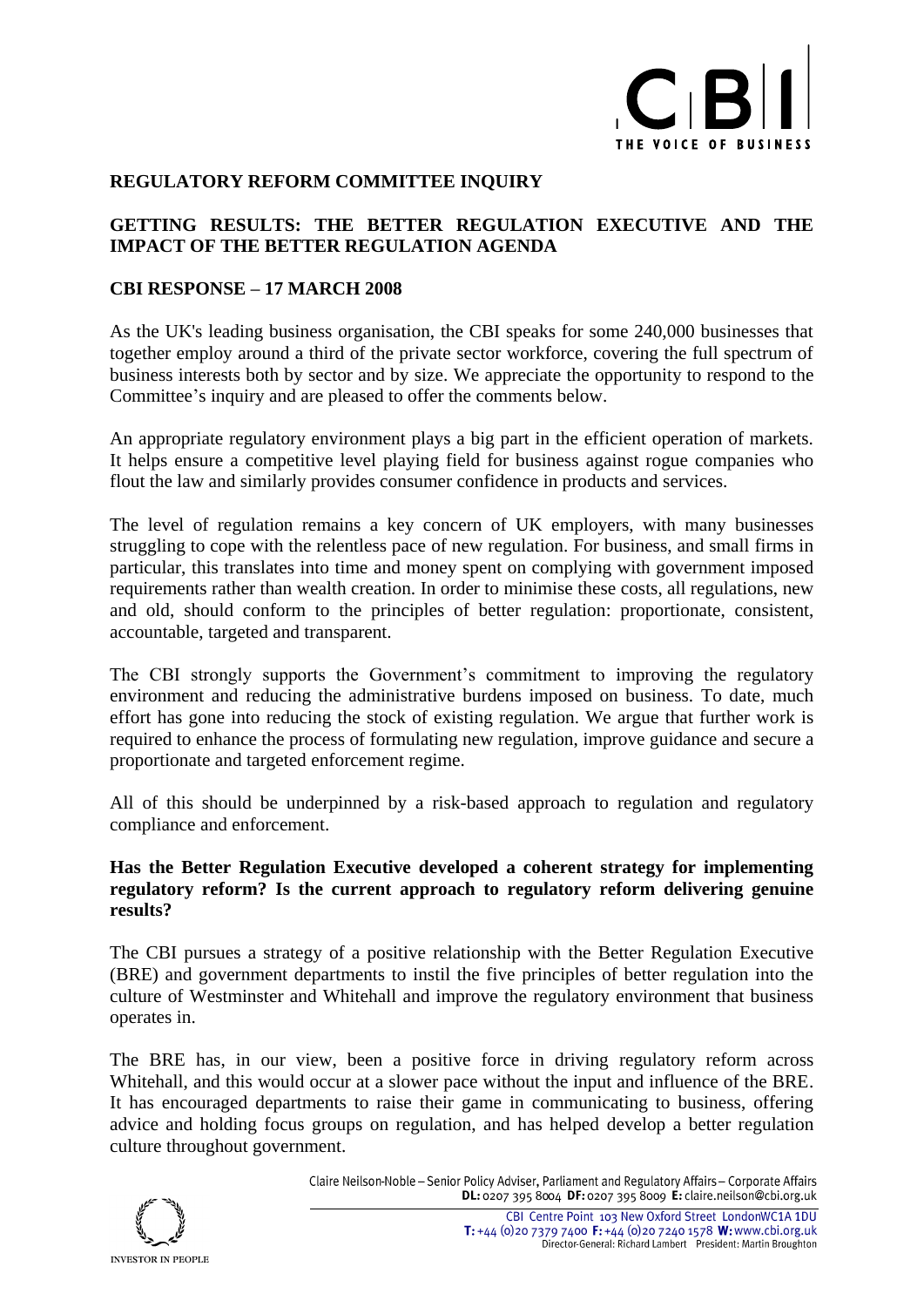The CBI has welcomed many regulatory initiatives, such as strengthening the impact assessment process, setting common commencement dates, and establishing a 12 week consultation period. Work on the simplification plans is indicative of the culture change that is beginning to take place, meaning that for the first time civil servants focus their energy on finding ways to reduce rather than increase the regulatory burden on business.

All of these initiatives are positive steps. But it is fair to say that business on the ground would not yet recognise delivery of this lighter-touch regulatory environment. For example, in the CBI's London business survey of December 2007 the regulatory environment remained a major issue for business, with 62% of firms saying the cost of regulation has increased in the last six months.

The CBI feels that the regulatory reform strategy could benefit from further emphasis in three key areas:

- 1. Efforts to address the continued flow of new regulation being passed into law
- 2. Better communication of deregulatory changes to business
- 3. A greater focus on the real impacts for business

# *Efforts to address the continued flow of new regulation being passed into law*

Whilst the government claims to have delivered around  $£1.5$ billion<sup>1</sup> worth of savings, this is offset by a steady flow of new regulations, with around 60 new regulation s coming into force at the next Common Commencement Date on 6 April 2008.

The idea behind simplification plans is that they provide a route map to deliver a net reduction of 25% in administrative burdens by 2010. As a generalisation, departmental plans typically set out planned administrative savings against the existing stock of legislation. But the CBI feels that they would benefit from greater emphasis on any additional costs from future legislation, to ensure that the net reduction target is achieved. For example, in our view the DBERR simplification plan currently understates the likelihood of future legislation on energy and climate change, employment and competition and effective redress.

The announcement in Budget 2008, to consult on a new system of regulatory budgets for Government departments, is a welcome development and has the potential to be a powerful addition to the regulatory toolkit to help address the cumulative burden of administrative and policy costs, and in particular the pace and volume of new regulation.

Greater use of impact assessments (IA), and the revised IA template, is vital in ensuring that government understands the full implications of any policy proposals and should be influential in determining the appropriate policy response, which should only require regulation as a last resort. Adherence to this approach has been mixed in recent times. Most notably it was lacking in the proposed changes to the Capital Gains Tax regime. On the other hand, DBERR is generally seen as a good communicator with business, listening to and acting on business concerns on key issues, such as planning and company law. The Health and Safety Executive also has good dialogue with business and has a legal obligation to consult on everything except fees.

1

<sup>&</sup>lt;sup>1</sup> Making a difference – simplification plans summary sheet 2007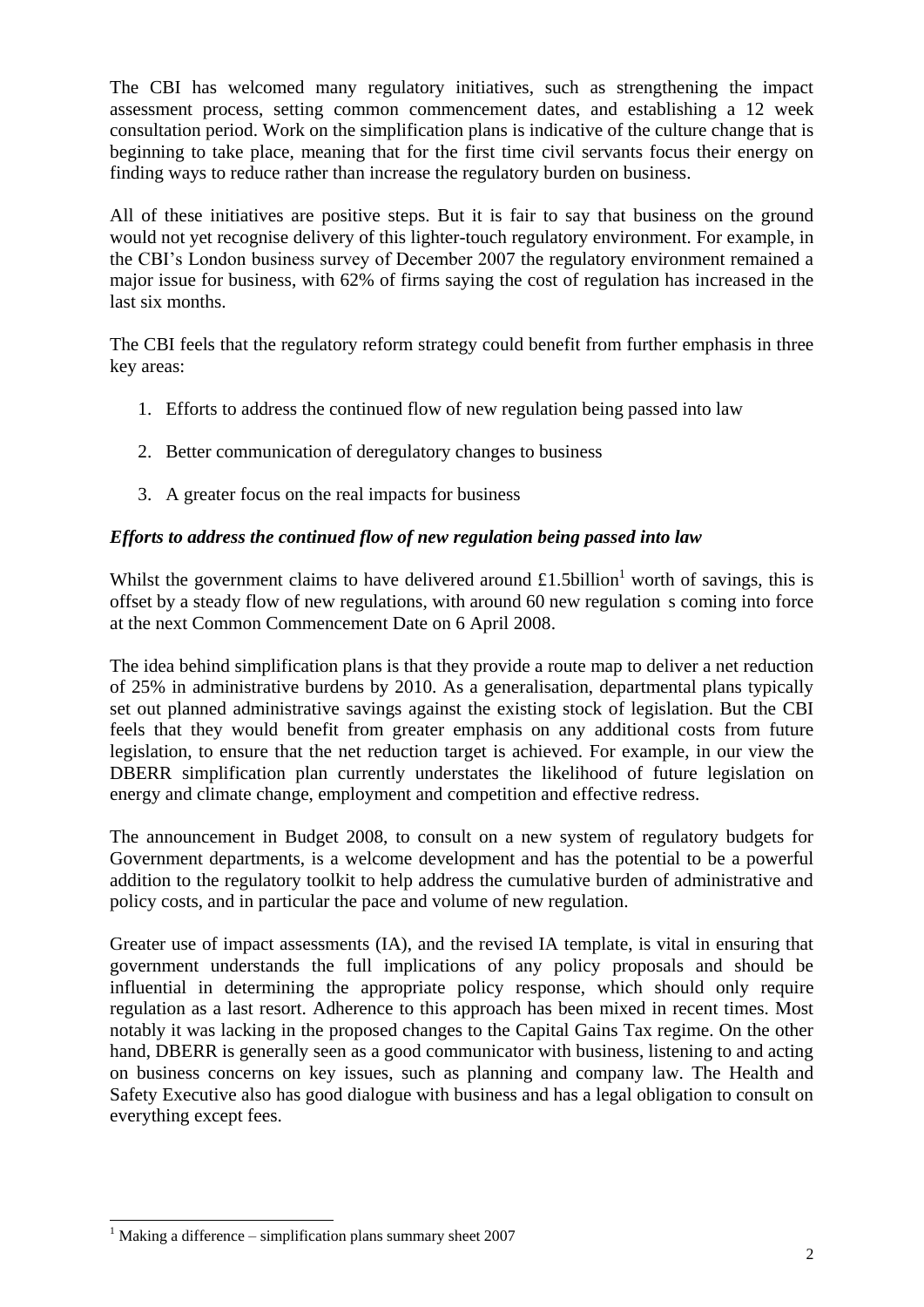A further concern is the amount of new regulations placed on the statute book via secondary legislation, which receives little parliamentary scrutiny. At present each government department generates reams of Statutory Instruments (SI) and, whilst the situation is improving, there is a mixed record in terms of consultation. From the perspective of an outside interest group, tracking the progress of an SI is prohibitively cumbersome.

# *Better communication of deregulatory changes to business*

Communication to employers is fundamental to show how improvements to the regulatory landscape should be helping the daily life of business. For both the BRE and government departments there is a big communication job to do on awareness and take up, to ensure those businesses who should be feeling the benefit of the admin burden reduction exercise do experience it. For example, the 2007 simplification plan from DBERR, assumes 20-30% take up rate across business on improved employment guidance. However, this is yet to be fully implemented and savings claimed of £365m per year are not based on actual results.

The need for clear and reliable guidance is also essential in developing greater confidence from business in changes taking place. The CBI is currently responding to the BRE's consultation on a Code of Practice for Guidance, and is calling for guidance to be timely, reliable, consistent, and most importantly, should not be a substitute for clarity in the original regulation. The Health and Safety route map for workplace transport safety provides a web based example of good guidance, which is clear and easy to understand.

## *A lack of focus on the real impacts to business*

Businesses must feel a real difference on the ground of a reduction in administrative burdens for the project to be deemed a success. A coordinated and joined-up approach to delivering a better regulatory environment should be delivered by all departments.

This should be reinforced through closer work with business to identify real areas of impact where burdens can be lifted, such as employment law. The CBI report "*Lightening the Load"<sup>2</sup>* stated that since 1998, new employment rights have added £37bn to business costs*.*

A further example is on the planning, where although it has been beneficial to some businesses to introduce the use of electronic planning applications, as set out in the 2007 simplification plans, this does not reduce the time needed to fill in the form, nor the amount of information requirements that applicants have to comply with. Consequently businesses continue to complain about an over burdensome planning system.

## **Does the BRE work effectively with other areas of government to implement regulatory reform initiatives?**

The BRE's role is vital in changing culture throughout government, and embedding the better regulation agenda. The CBI view is that to date it has been a positive influence in seeking a risk-based and light-touch regulatory environment. Many of its successes will be hard to quantify, as work will often be on an informal basis, behind closed doors.

There are three areas where we think additional effort to promote effective working across government would be useful.

1

<sup>2</sup> *Lightening the Load – the need for employment law simplification* CBI report 2006